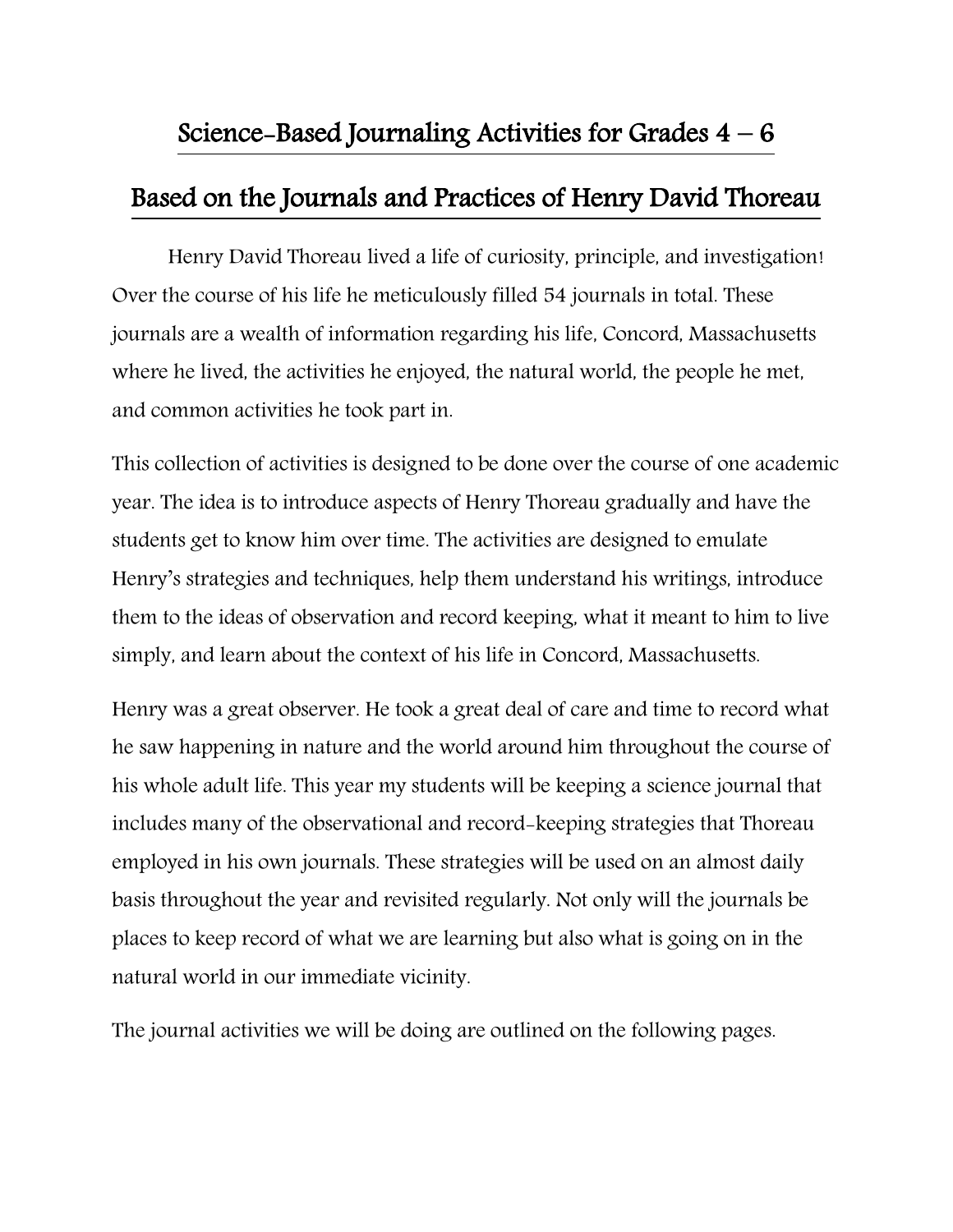### Activity to start the year!

### Observation activity

Part 1: Gather together objects that will most likely be unfamiliar to the students. I plan to bring in an old snowshoe, a garlic press or cherry pitter, a mining drill bit, a bamboo rice form, an Indian multi-tiered lunch carrier, an antique fanned picture holder, a crucible, a Dutch cookie press, an antique tobacco holder, and an ink well. This gives me the right number to divide my students in groups of 3- 4 for each object.

Begin by reading The Important Book by Margaret Wise Brown, aloud to your students. Ask the students why the author would write an entire picture book about simple, everyday things?

Activity #1: Display an object that is unfamiliar to the students. Walk it around the classroom so they can see it more closely, talk a little about it (without giving anything away), and then place it under the document camera so they can see it clearly and close up. Tell the students that they are not to tell what they think the object was used for but only answer the following questions. Discuss as a class.

- 1) Do you think this object is old or new? Why?
- 2) Do you think this object was crafted by an individual person or produced in a factory? Why?
- 3) What are the materials that this object is made from? How can you tell?
- 4) Would this have been an expensive or inexpensive object to possess? Why do you think so?
- 5) Do you think this object was used a lot or not that much? Why?
- 6) Where do you think this object would have been used? Why?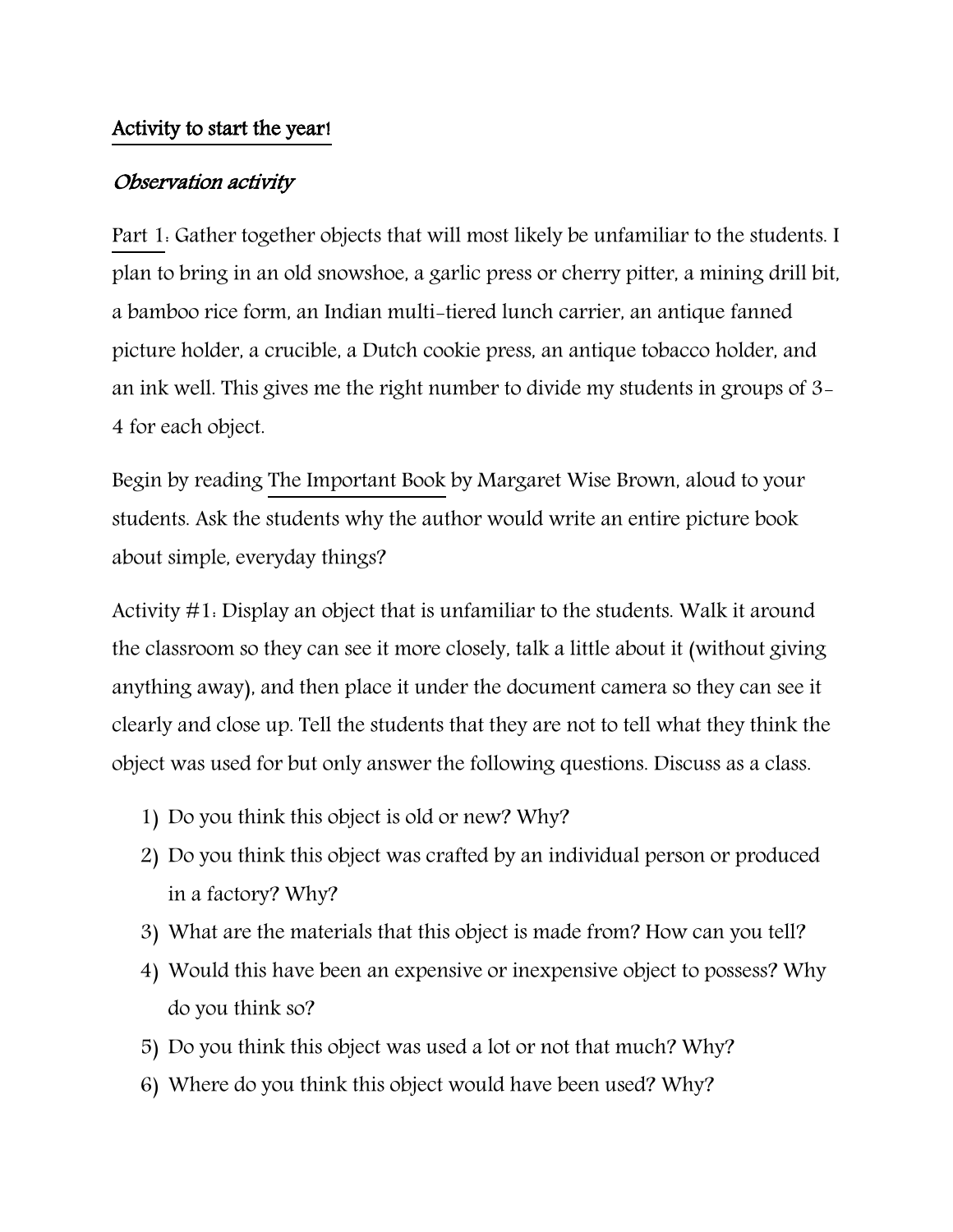- 7) What kind of person do you think used this object? Why do you think this?
- 8) Finally, what do you think the purpose of this object is? Tell about how you think it was used.

Next, you will divide the students into groups of 3 or 4 and give each group one of the unfamiliar objects you brought in. Give the students 5 minutes to examine their object and discuss it as a group. Remind them to be respectful of each other's answers and never tell someone they are wrong even if they disagree. Demonstrate how to say "I agree because…", or, "I disagree because…".

After 5 minutes, give each student a worksheet from the back of this packet for each person to fill out. They need to write in complete sentences and explain the answers to each item. Give them about 15 minutes to complete this.

Tell the students that they will now, as a group, show their object to the class. Each person will give their own opinion about what they think the object is and also explain their answer for one question  $(H1 - H7)$  from their paper. For example, "I think this object is a section of the set of think it was used a lot because  $\blacksquare$ 

Give them a couple of minutes to organize themselves and quickly practice. Each person in the group should be answering a different question from  $#1 - #7$ .

Have each group come to the front, display their object, and have each person tell what they think the object is.

Since I have three class periods throughout the day I won't tell the students what the objects actually are until tomorrow. I know that some of them would spill the beans to the other two classes so will hold off on that!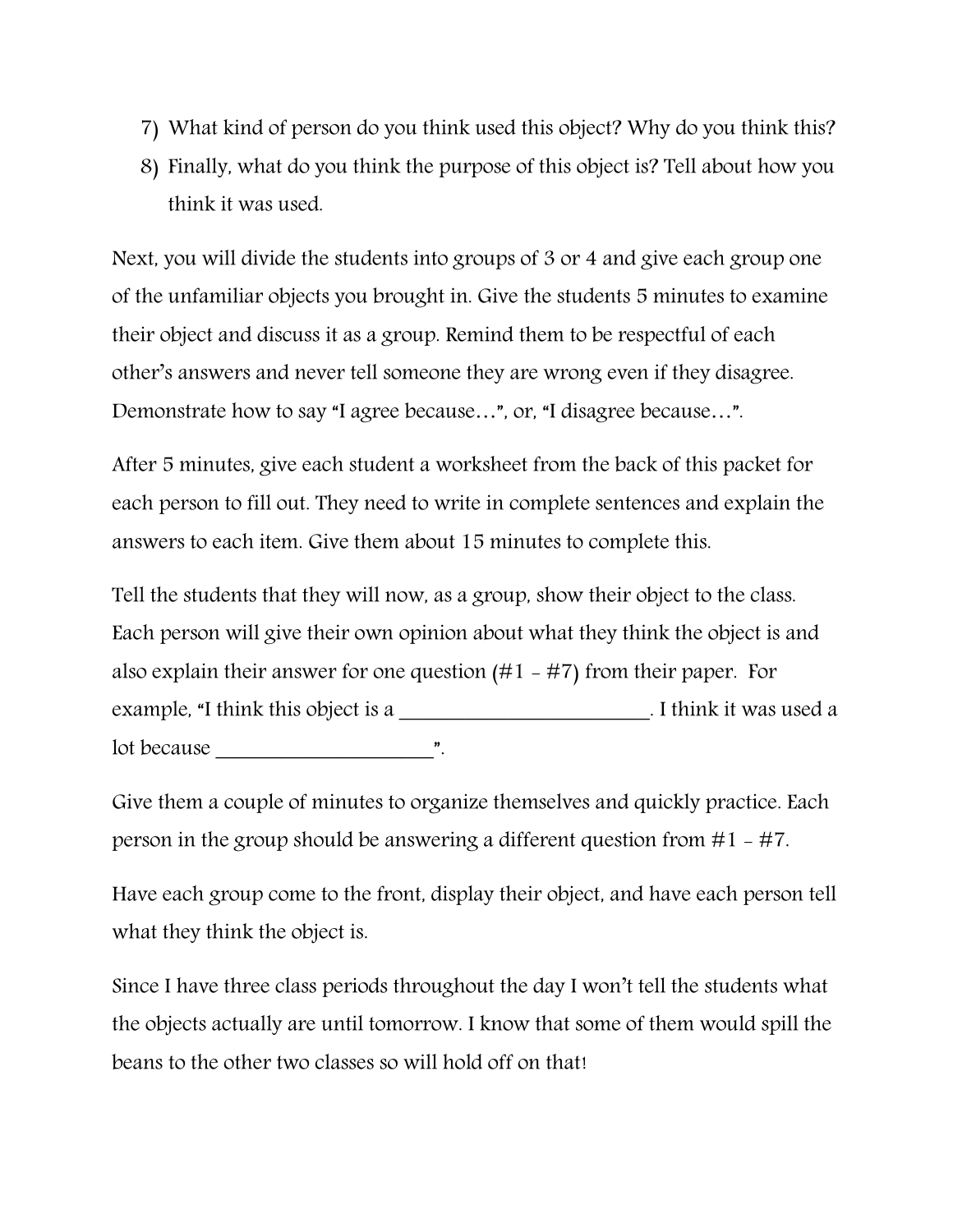Give them 15 minutes at the end of class to sketch their object in their journal. If they have time they may color it with crayons or colored pencils.

\*\*\*\*\*\*\*\*\*\*\*\*\*\*\*\*\*\*\*\*\*\*\*\*\*\*\*\*\*\*\*\*\*\*\*\*\*\*\*\*\*\*\*\*\*\*\*\*\*\*\*\*\*\*\*\*\*\*\*\*\*\*\*\*\*\*\*\*\*\*\*\*\*\*\*\*\*\*\*\*\*\*\*\*\*\*\*\*\*\*\*\*\*\*\*\*\*\*\*\*

Part 2: Read The Important Book to the class one more time. Give them each a sheet of lined paper to write on as they listen. As you read tell them that they should write any patterns they hear on each page of the book. They should also be thinking of familiar objects that they use every day that don't seem too special but are important for one reason or another.

The pattern they should hear is "The important thing about is that it's That it's That it's That it's Ellowed by describing phrases and then, once again, "...but the important thing about \_\_\_\_\_\_\_\_\_\_\_\_\_\_\_\_\_\_\_\_\_\_\_\_ is that it is \_\_\_\_\_\_\_\_\_\_\_\_\_\_\_\_\_\_\_\_\_\_\_.", echoing the first line almost exactly.

Give the students a couple more minutes to finish their list of seemingly everyday objects. Brainstorm as a class on the board. Choose one of the objects and do a demo poem together as a class. For example…

The important thing about a chair is that you can sit on it.

It is solid, has four legs, and makes you comfortable.

It sits upright and helps you every day.

If you have one chair you can be alone. If you have two, you can be with a friend. If you have three, you can have a conversation.

It is hard or soft and sometimes has spinning wheels.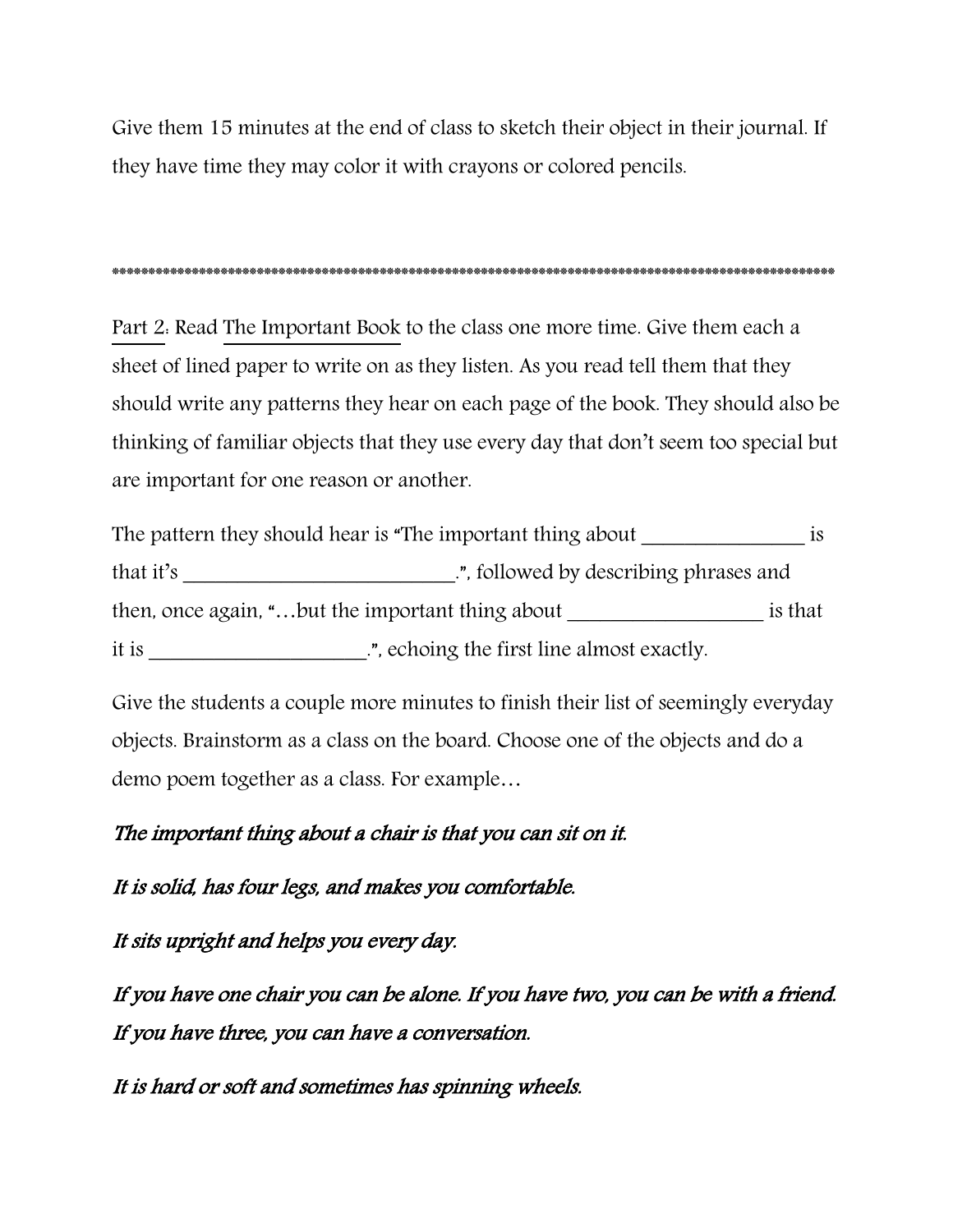# You can sit with your legs straight, crossed, or tucked up underneath you. But the important thing about a chair is that you can sit on it.

This type of poem is easily adaptable to different grade levels. You can require a certain number of adjectives, simile or metaphor, or any other language/grammar strategy you are trying to review or reinforce.

Once the students understand what they are supposed to do they will write a rough draft of their poem on regular, lined paper. I will be requiring them to have at least 5 – 6 describing sentences in the middle in addition to the beginning and ending lines. They also need to have  $5 - 6$  adjectives included. If it is later in the year they will need to also include simile and/or metaphor in one of their lines. Once they have finished their poem they may proceed to their final draft that will be written in their science journal.

Once the poem is copied into their journal they can draw on the page to create an interesting written piece that is visually interesting. I use Waldorf School journals as my inspiration. [See the link here to my Pinterest page about Waldorf journals](https://www.pinterest.com/anitaoudega/waldorf-poetry-examples/) to see how simple writing can be made beautiful. Not all of these are poetry examples but you can get the idea of what I'm going for with my students.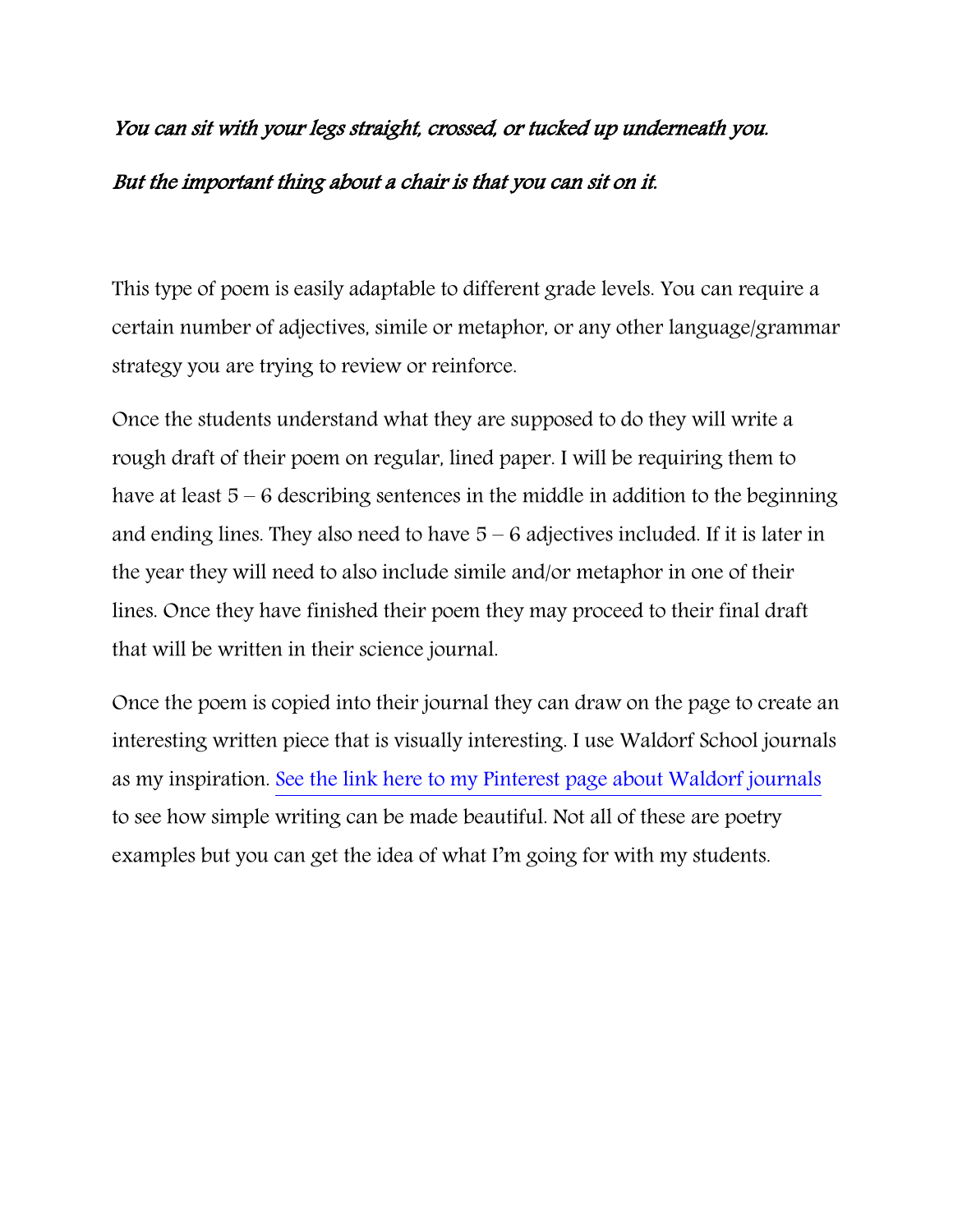### Tracking the Natural World Around Us!

This activity is designed to give the students a vehicle to practice longitudinal record keeping like Henry Thoreau did. Henry had a practice of going back into his extensive journals and gleaning data from what he recorded. This data was related primarily to the weather, water, temperature, animals, plants, and many other forms of natural phenomenon he observed. The data would then be recorded onto charts.

In  $5<sup>th</sup>$  grade our science curriculum is divided into life, earth, and physical science. Specifically we cover the following areas:

Chapter 1: The Structure of Living Things; cells and organisms

Chapter 2: Plant Structures and Functions; vascular plants, plant transport systems, and photosynthesis / respiration

Chapter 3: Human Body Systems; general anatomy and the digestive, circulatory and excretory systems

Chapter 4: Earth's Water; the blue planet, the water cycle, fresh water resources, and California's water supply

Chapter 5: Earth's Weather; atmosphere, air currents and wind, oceans and air temperature, and severe weather

Chapter 6: The Solar System; the sun, the structure of the solar system, gravity and orbit

Chapter 7: Types of Matter; properties of matter, elements, mixtures, compounds Chapter 8: Changes in Matter; chemical reactions, metals and alloys, salts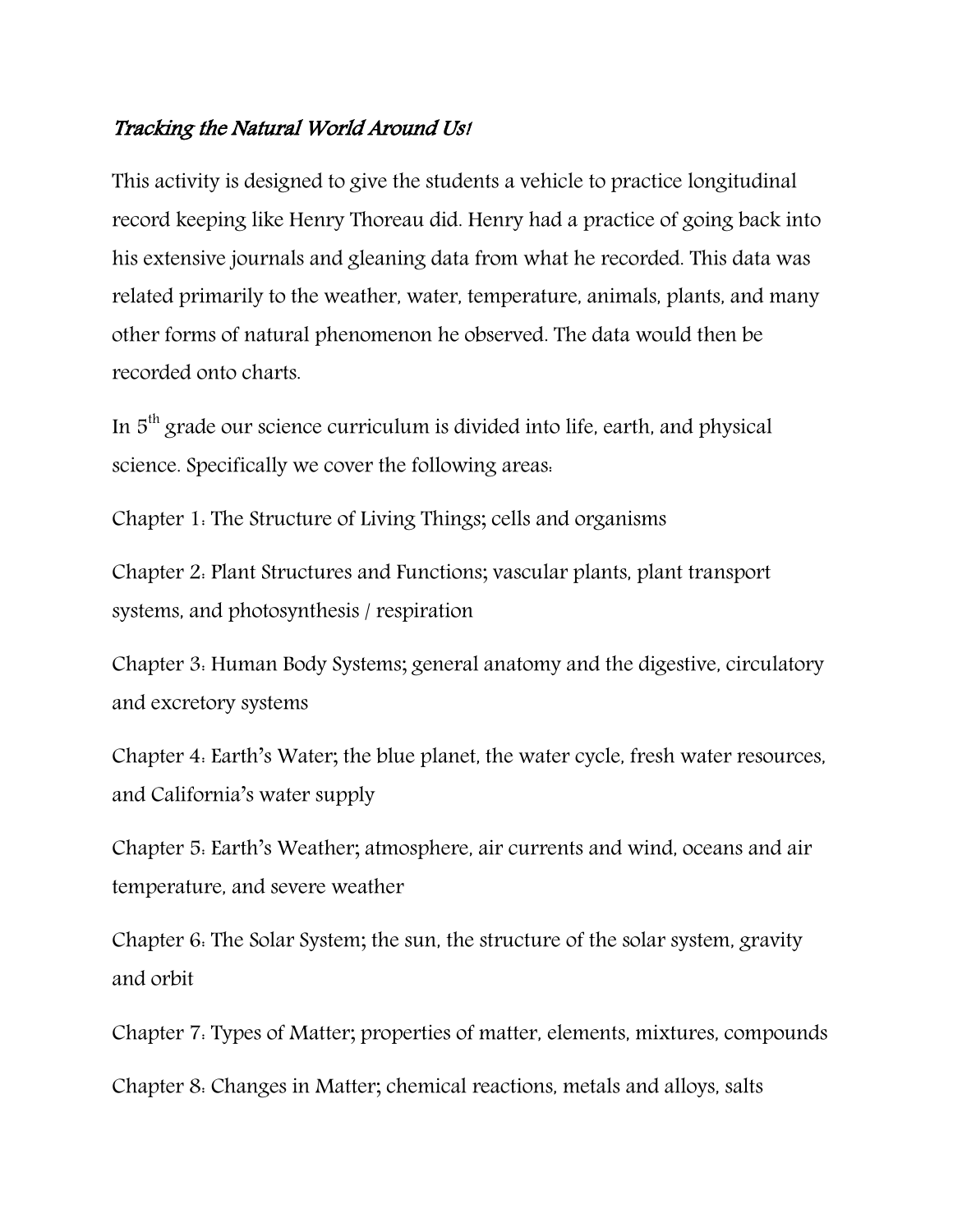You should use whatever science standards your classroom is required to cover to guide what your students will track over the academic year.

Thoreau used data from his charts to record what he observed. Here are several photos of what they looked like.

 $5 - 2$ a late plan  $11x$  $22$ dargarpe  $9xx$  $23x$ us ras  $25xx$  $\sqrt{s}$  $t^2$  $\sqrt{1}$ J.  $72x$ 6 x30 probada, or 2 10 ale is shake  $\delta$  x x x  $2!$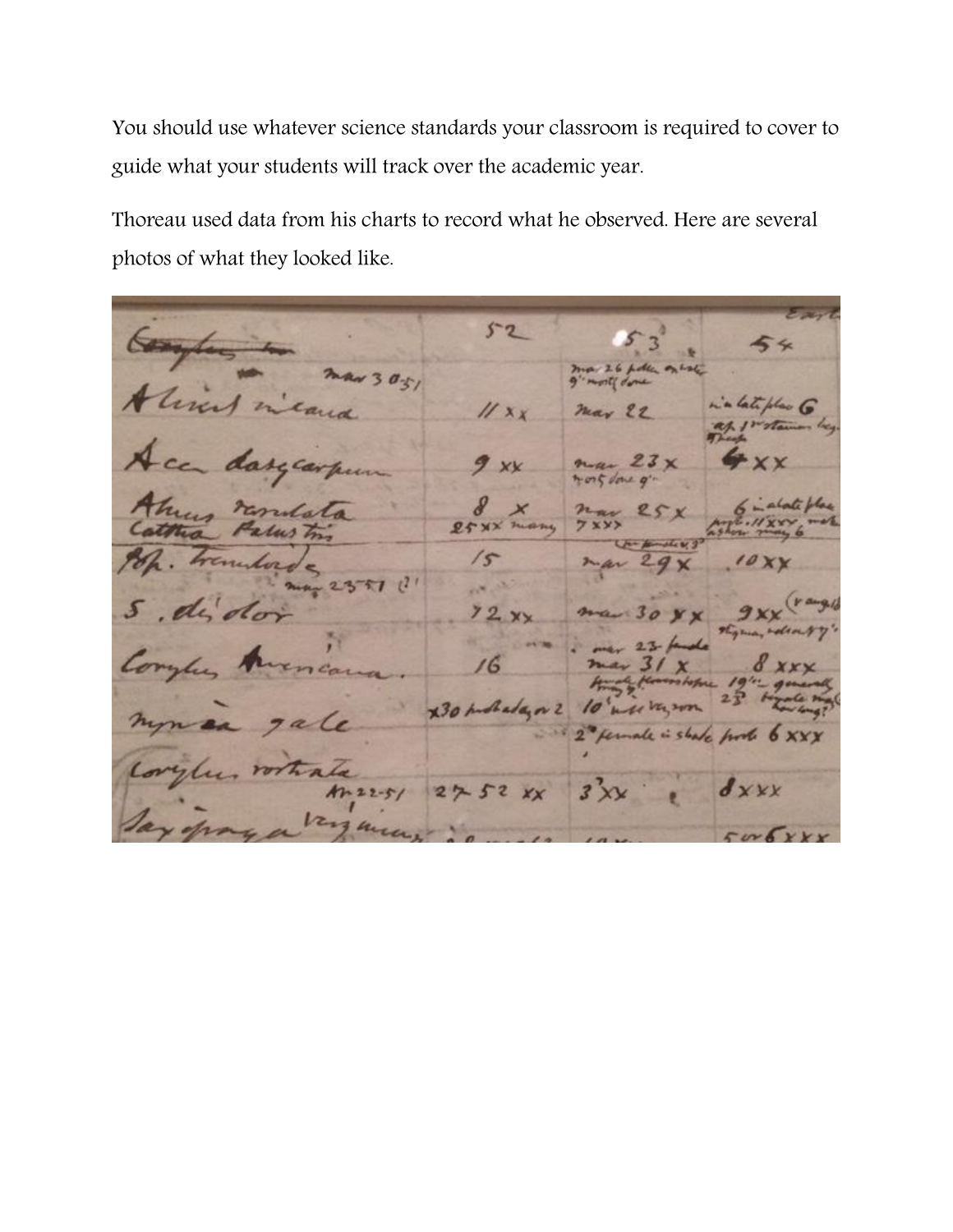$5s$  $56$ 59 miles  $57$  $6<sub>e</sub>$ 50 4" scoles looked 3 Jacket Mandal **XXXX** hoot 18 13 about done dustant  $XXX$  $29$  xxx pools 24".  $9x$ 8 rome just high Shihabi zorday XXXXX  $60h$  =  $A\gamma$  + 2 xxx mar, 25 XX 6 your by the  $\frac{2^{n-1}}{2}$  ,  $\frac{1}{2}$  ,  $\frac{1}{2}$  ,  $\frac{1}{2}$  $d_{x}$  $-4.5/2$ And me to 20 atmostrating to 20 atmostration will out 4 a Curry 12 alton  $13x$ XX by . Theet. no, 10 betien in for may 2 doubt of 12 xxx  $\mathcal{L}$  $11 \times$ xxx 18 xx (Ah. 22) 25 port want the Edge often may 5 in many of the 18 no about this free  $4h.18 - 405$ ex information 30° days Enoue wer on an Ar highlarmany and 5 port post de 1820 3 days wy inh.30" 25 hot along may 10 dender may 12 in h. the time the There and  $\sqrt{2}$ 

generat Mar  $53$  $5 - 2$ 2 cattle 20 mit ? 6 cattle going Course your country Ered i 1thaly 15 Martin 6 chl 8 Cold SW wind those i find wy me warm hay 16 th 15 raths 12 20 **Address** Hazy (cette 25-57) some upon long 10-9 reduce and 10 kg. 5th Thomas The Barthing 29" Leging 16" april - 16" number was to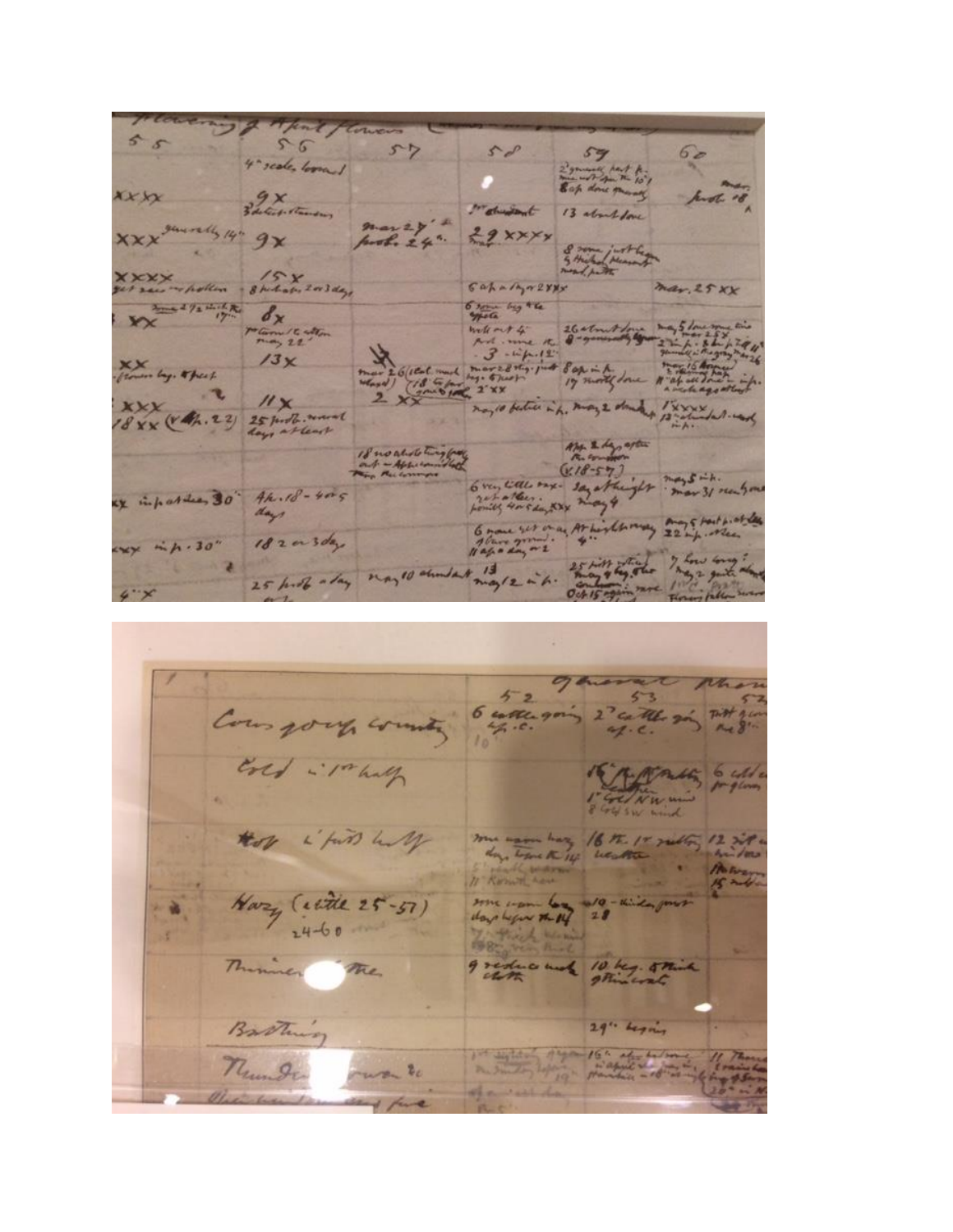The first thing you probably notice is that Thoreau had atrocious handwriting! But when we look closely we can see that he made observations about numerous things related to the natural world. In the first and second examples he is listing types of plants and flowers he observed, how many of each were in seed, in flower, their heights, and how many were blooming on the specific plants he was observing. In the  $3^{rd}$  example we see that he was making observations about how cold or hot it was, how windy it was, or if there were thunderstorms. On other charts he tracked the dates that the ice broke up on the ponds, the date people started wearing light or heavier clothing, the amount of water in lakes, and when birds hatched from their eggs. All of the information collected in the chart was gathered from the journals he kept on a daily basis.

My plan for the year is to have students keep a similar chart based on the specific content of our science program. We will create the chart at the beginning of the year and pull it out once every two weeks to track the data we observe outside. By the end of the year we will have approximately 15-16 data points for each phenomenon we track. Students will record brief descriptions, numeric data, dates, measurements, and small pictures in the cells on the chart. The chart will look something like this. I plan to print  $8\frac{1}{2}$ " by 14" paper, taping them end-toend if needed.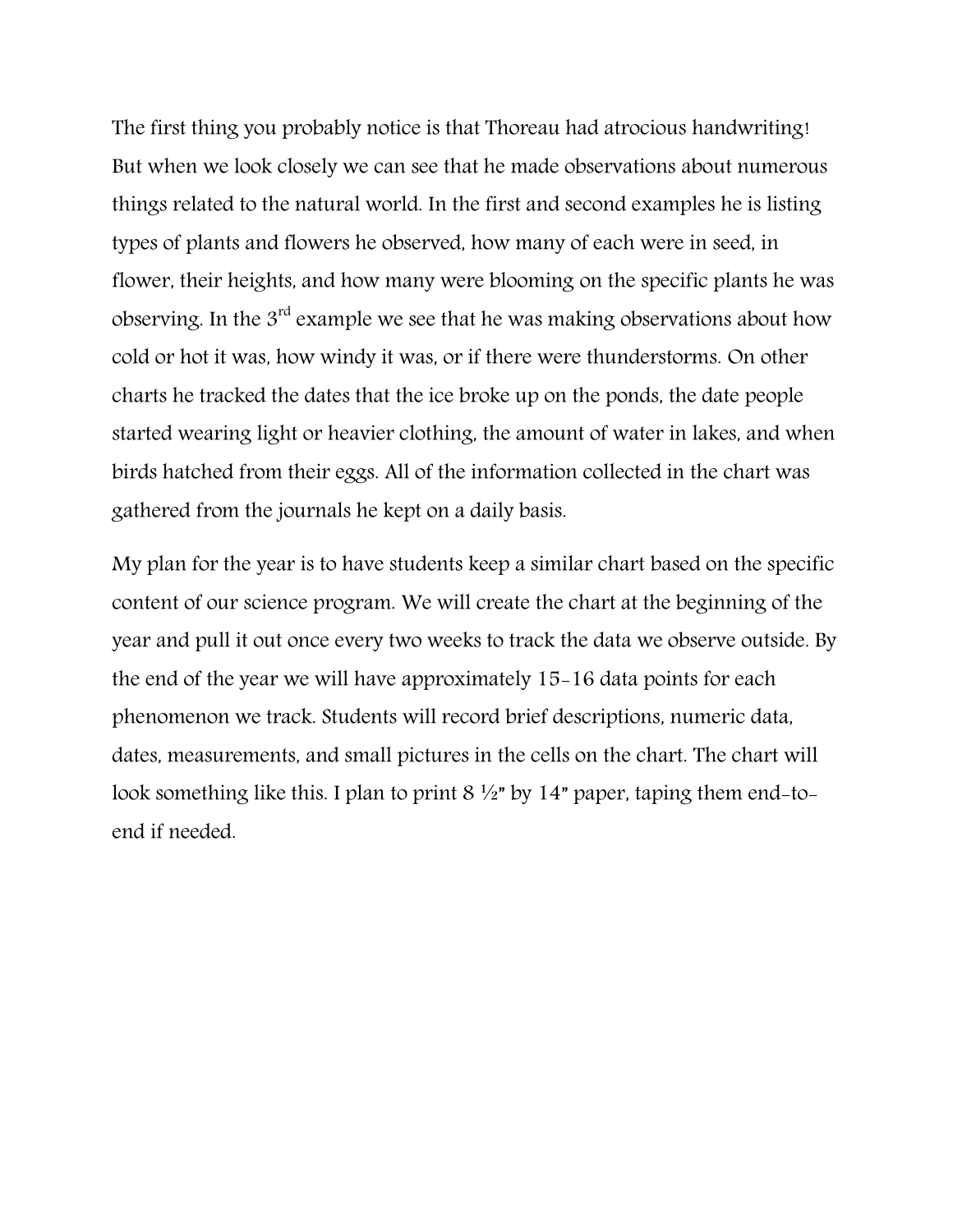| Longitudinal | Date: | Date: | Date: | Date: | Date: |
|--------------|-------|-------|-------|-------|-------|
| Data         |       |       |       |       |       |
| Collection   |       |       |       |       |       |
|              |       |       |       |       |       |
| Organism     |       |       |       |       |       |
| #1           |       |       |       |       |       |
| Organism     |       |       |       |       |       |
| #2           |       |       |       |       |       |
| Vascular     |       |       |       |       |       |
| Plant        |       |       |       |       |       |
|              |       |       |       |       |       |
| Non-         |       |       |       |       |       |
| vascular     |       |       |       |       |       |
| plant        |       |       |       |       |       |
|              |       |       |       |       |       |
| Deciduous    |       |       |       |       |       |
| Plant        |       |       |       |       |       |
|              |       |       |       |       |       |
| Evergreen    |       |       |       |       |       |
| Plant        |       |       |       |       |       |
|              |       |       |       |       |       |
| Sun          |       |       |       |       |       |
|              |       |       |       |       |       |
| Wind         |       |       |       |       |       |
|              |       |       |       |       |       |
| Rain         |       |       |       |       |       |
|              |       |       |       |       |       |
| Phase of the |       |       |       |       |       |
| Moon         |       |       |       |       |       |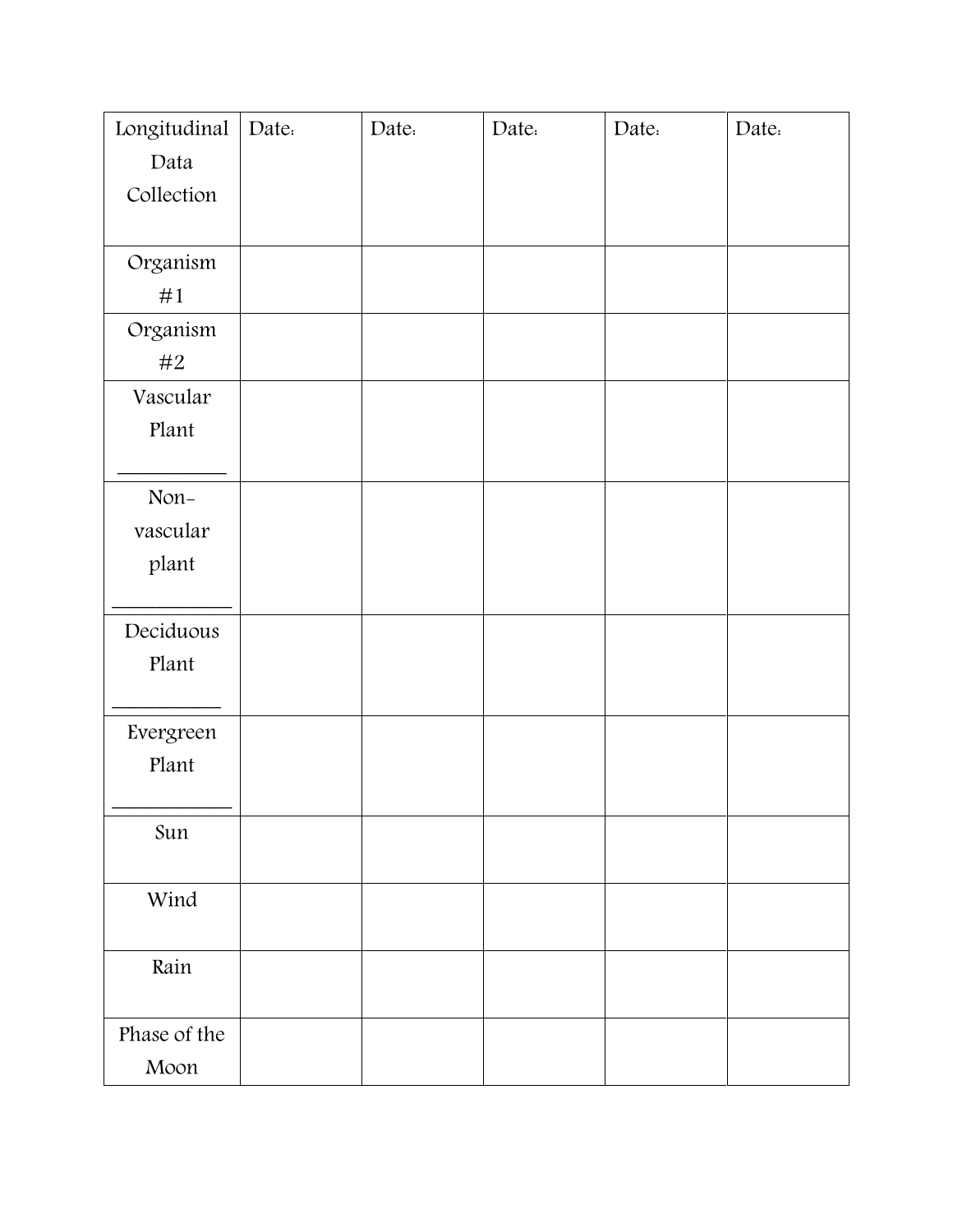Besides these there will be a number of other categories in the final printed copies I pass out to students the second week of school. This is just meant to be an example of how the chart will look.

In addition to a chart students will create a monthly data overview page in their science journal. At the end of the month we will look back at our charts and take note of the things we have observed. Students will create a visual representation of what we have seen that month. Here is an example. Mine will most likely also include pictures and labels for each thing observed to make it more visually interesting. I will also have it span the two facing pages of their journal.



I am also considering having the students create some kind of phenology wheel but that may be overkill and I probably won't have time to do both. Here's an example of one.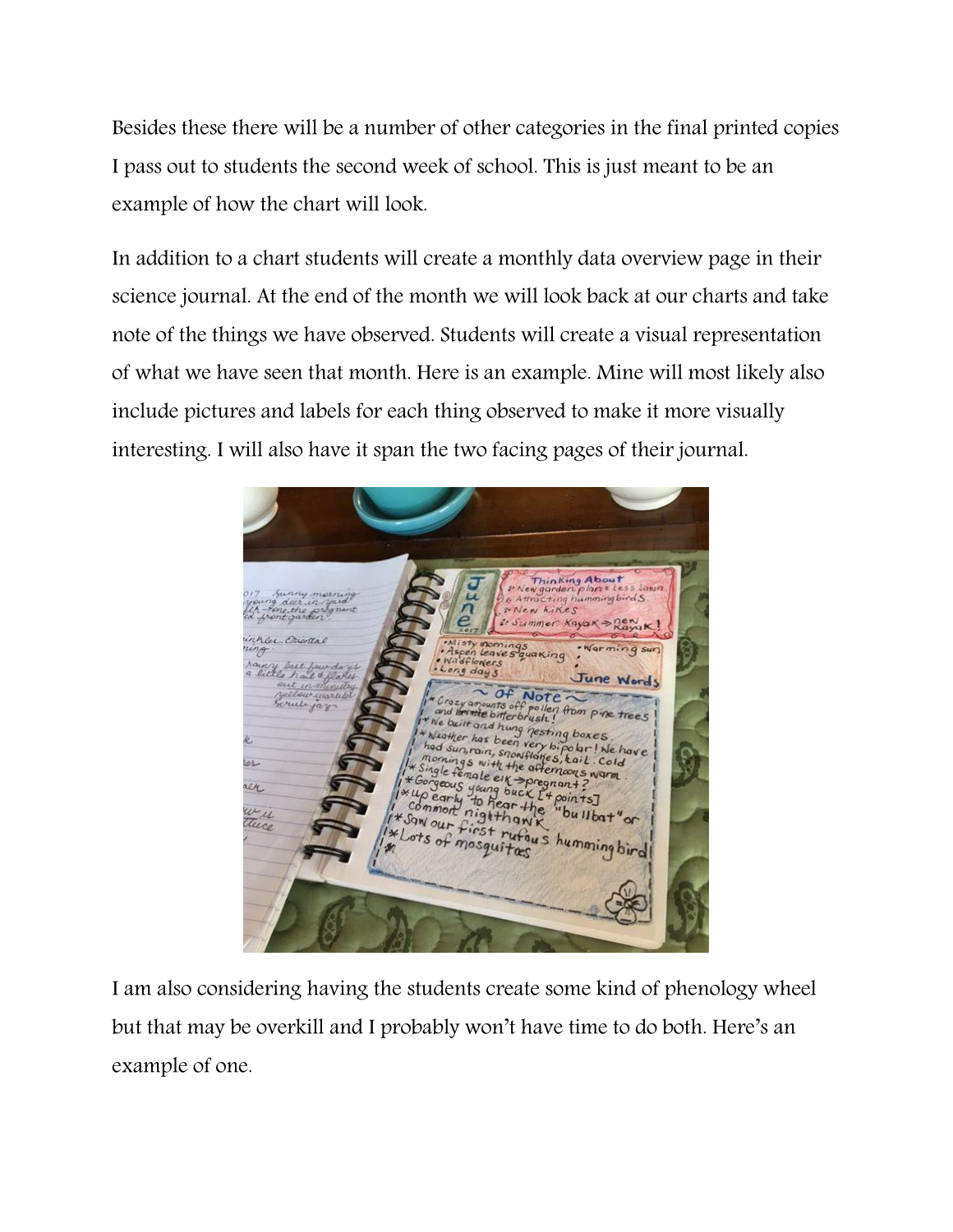

As we track the data from our observations I will be reading excerpts from Walden where he describes his surroundings and observations in detail.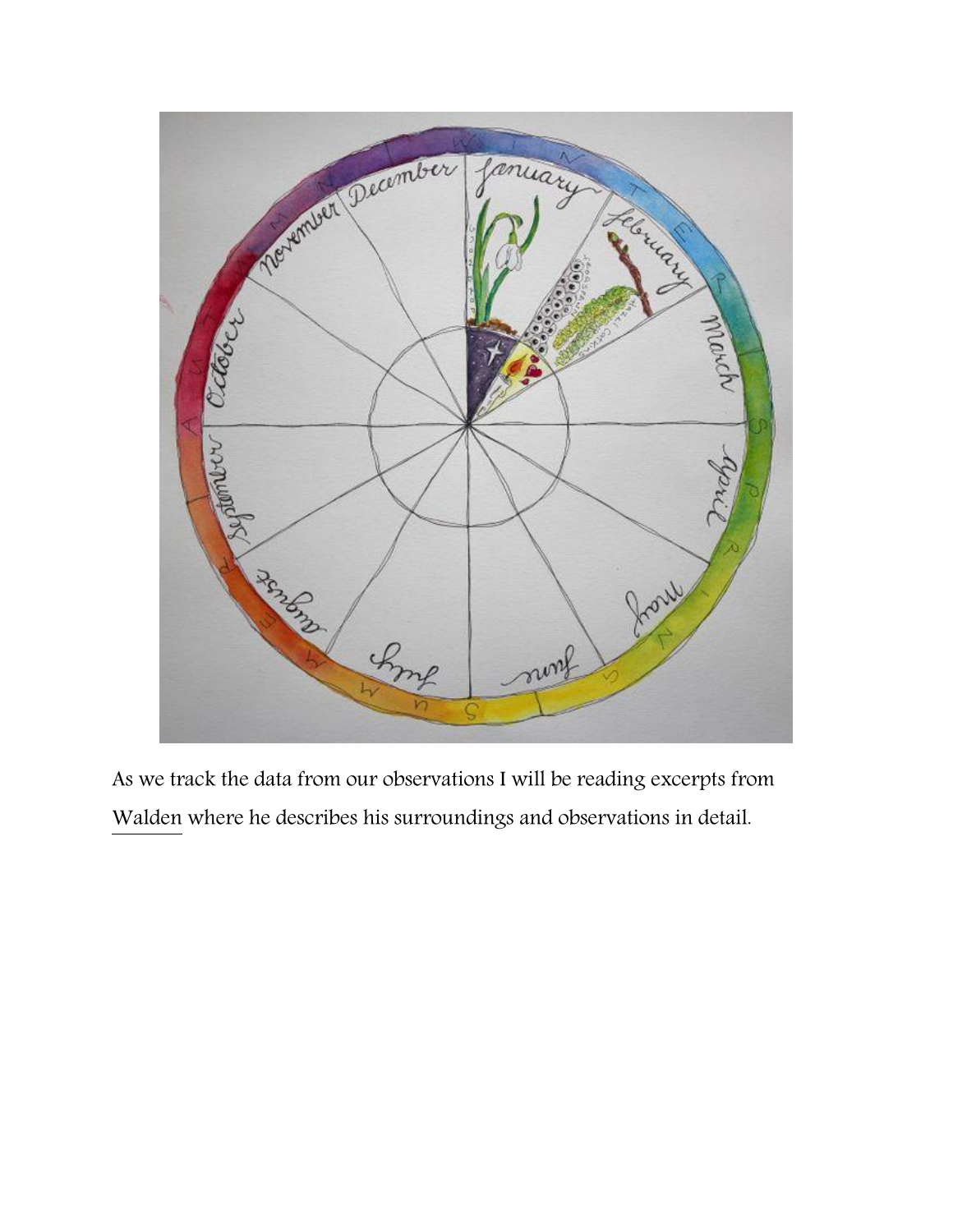### Journaling Like Thoreau

The trend in K-12 science right now is interactive journals. Students are supposed to collect information on the right-hand side of their notebook and write responses that show their learning on the left-hand side. This is all well and good but I believe a journal should be more in order for it to have meaning and for the students to take ownership of it. Thoreau's journals were a wealth of strategies, recording styles, scientific data, and personal reflection and thoughtfulness. Therefore, in my class this year, we will be utilizing journals as "lesson books" where students not only collect and respond to information but where they create meaning and have a space to gather and reflect creatively and authentically as Thoreau did.

To this end I have created a list of all the different kinds of entries and activities that my students will take part in and include in their journals. Each of these things will be directly tied to the curriculum we focus on in  $5<sup>th</sup>$  grade.

- 1) Plant pressing vascular and non-vascular plants. Pages labeled and colored. We will collect these seasonally.
- 2) Leaf rubbings seasonal rubbings of leaves that are labeled and described.
- 3) Vocabulary students will gather key vocabulary words and illustrate their meanings in a variety of ways.
- 4) Content area organization students will take notes and gather information in a variety of ways including but not limited to
	- a. Cornell notes
	- b. Foldables
	- c. Visual models
	- d. Drawings and diagrams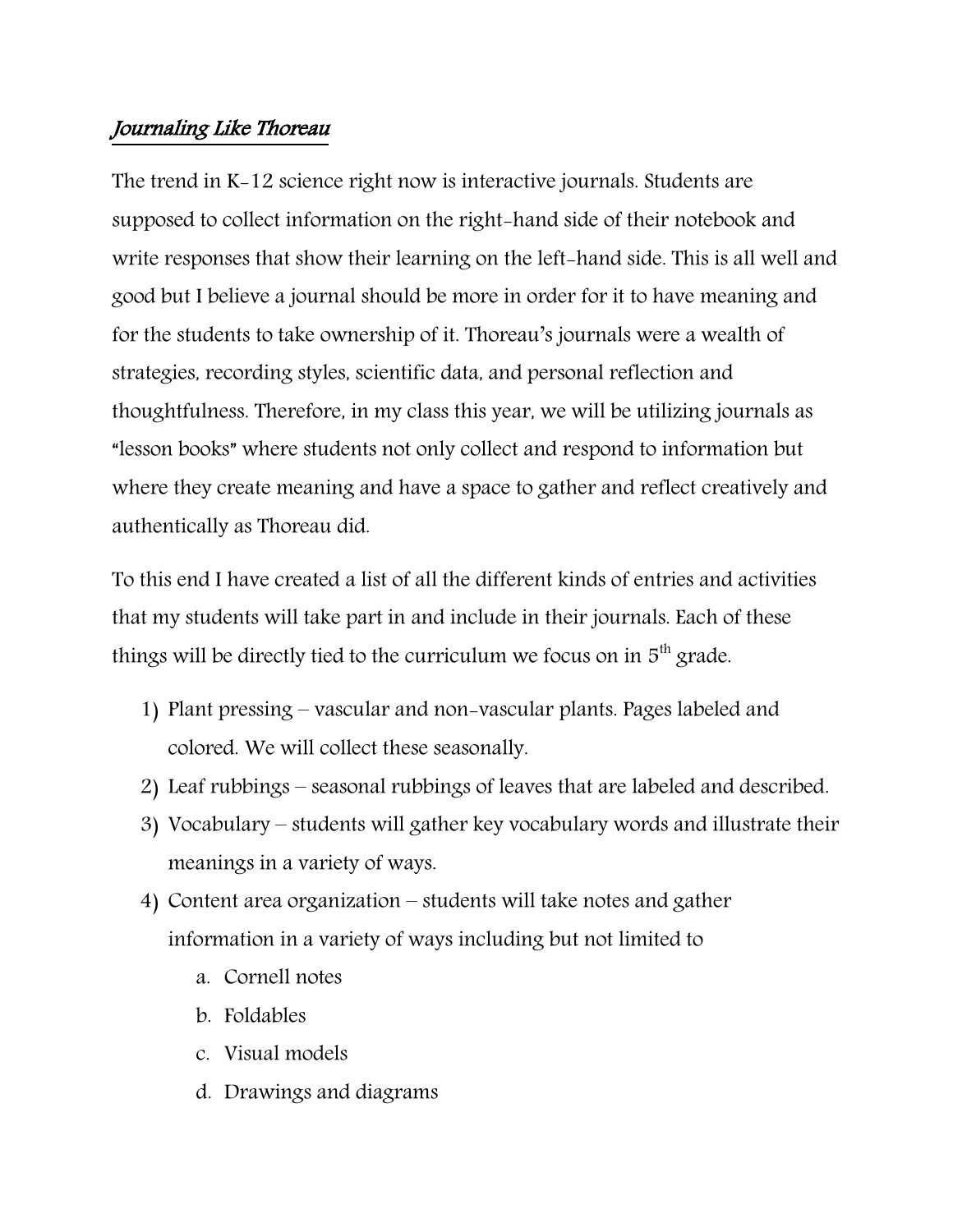- e. Lab notes
- f. Traditional outlines
- 5) Output / reflection pages that include
	- a. Drawings
	- b. Acrostic poems
	- c. Comics
	- d. Additional questions they have
	- e. Quick writes to respond to learning
	- f. Compare / contrast charts
- 6) Bell ringers these are 5 minute activities that they students will complete daily when they come into the classroom. They will include very short activities about a variety of things including the following. (Links included in case you are looking for resources)
	- a. Thoreau quotes along with a writing prompt for students to think more deeply. (See next section for 20 weeks of Thoreau quotes and prompts!)
	- b. Greek and Latin root word work
	- c. Quick write / observations to get them thinking about the topic for the day
	- d. Reading about famous scientists and responding to a prompt.
	- e. Scientist "[Quote of the Week](https://www.teacherspayteachers.com/Product/SCIENCE-POSTERS-ASSIGNMENT-2084047)"
	- f. 3-minute fiction story starters; [NPRs weekly competition](http://www.npr.org/series/105660765/three-minute-fiction) was my inspiration for this. I just make something up once every week or two and see how creative the kids can be. AMAZING!
	- g. Answer an essential science question based on what you have learned.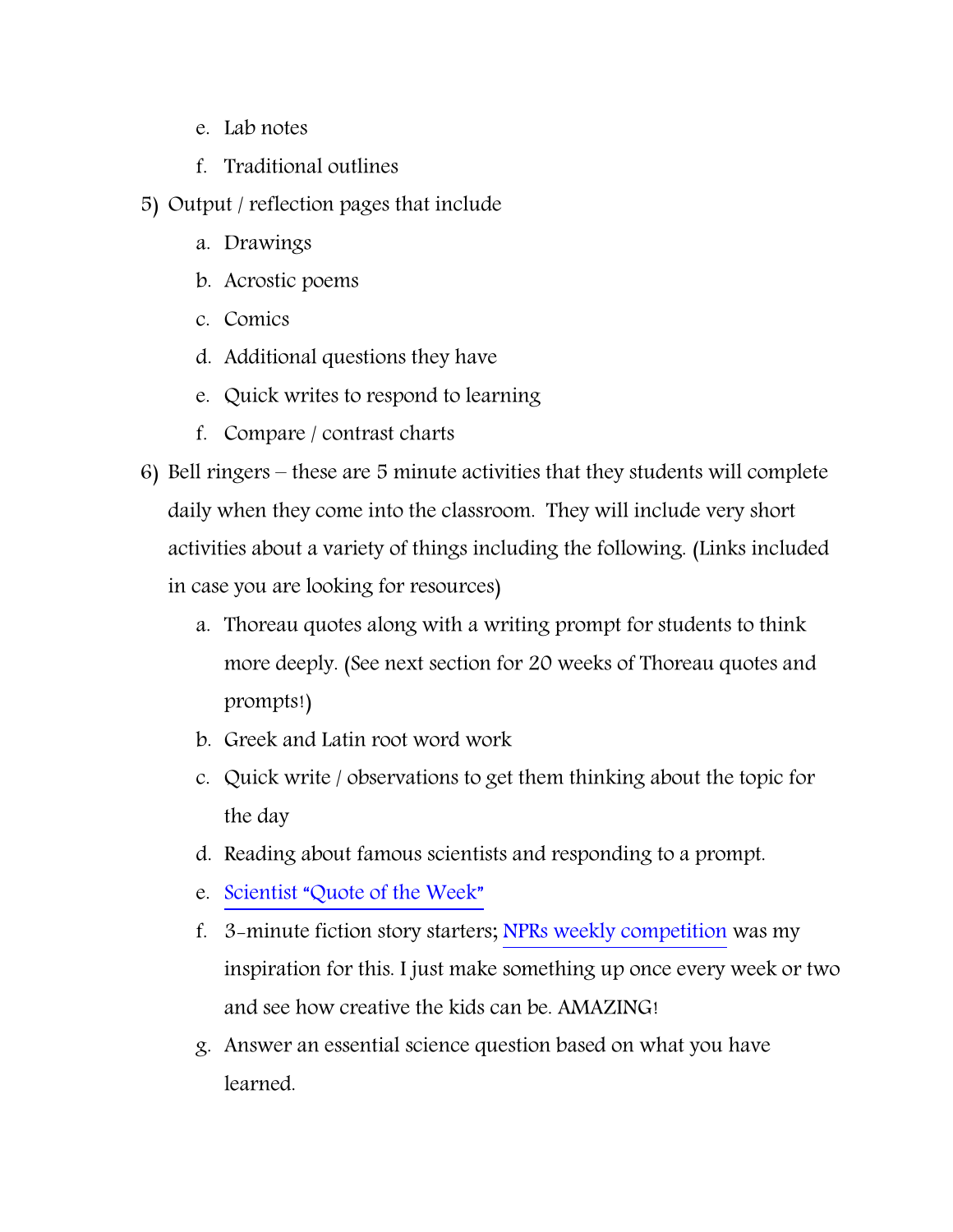- h. Vocabulary "doodle notes" [similar to this](https://www.teacherspayteachers.com/Product/NGSS-Doodle-Notes-Vocabulary-Review-5th-Grade-3145458) but I make them so the students have to generate their own information. (WWK = Words Worth Knowing)
- 7) "I Wonder" pages. Small written pieces where students list further questions they have and want to learn the answers to about what we have been studying. Use as a springboard for our science fair at the end of the year.
- 8) Monthly Page of chart observation date gathered in one place in a visual way.

\*\*\*\*\*\*\*\*\*\*\*\*\*\*\*\*\*\*\*\*\*\*\*\*\*\*\*\*\*\*\*\*\*\*\*\*\*\*\*\*\*\*\*\*\*\*\*\*\*\*\*\*\*\*\*\*\*\*\*\*\*\*\*\*\*\*\*\*\*\*\*\*\*\*\*\*\*\*\*\*\*\*\*\*\*\*\*\*\*\*\*\*\*\*\*\*\*

### Thoreau Quotes and Writing Prompts

Henry Thoreau thought deeply and expressed himself eloquently about what he observed in the world. I want students to be introduced to several well-known quotes that are commonly known as well as some that are less so. Here are 20 quotes with accompanying prompts that are designed to be done every week or two, either during class opening, or at some other time during your school day. They are arranged in no particular order but I tried to choose things that my  $5<sup>th</sup>$ grade students can relate to in their own lives. I will start having students respond to these prompts only after I have given them an overview of Henry's life so they understand their context.

#1: "I sailed on the north river (the Assabet) last night with my flute – and my music was a tinkling stream which meandered with the river – and fell from note to note as a brook from rock to rock."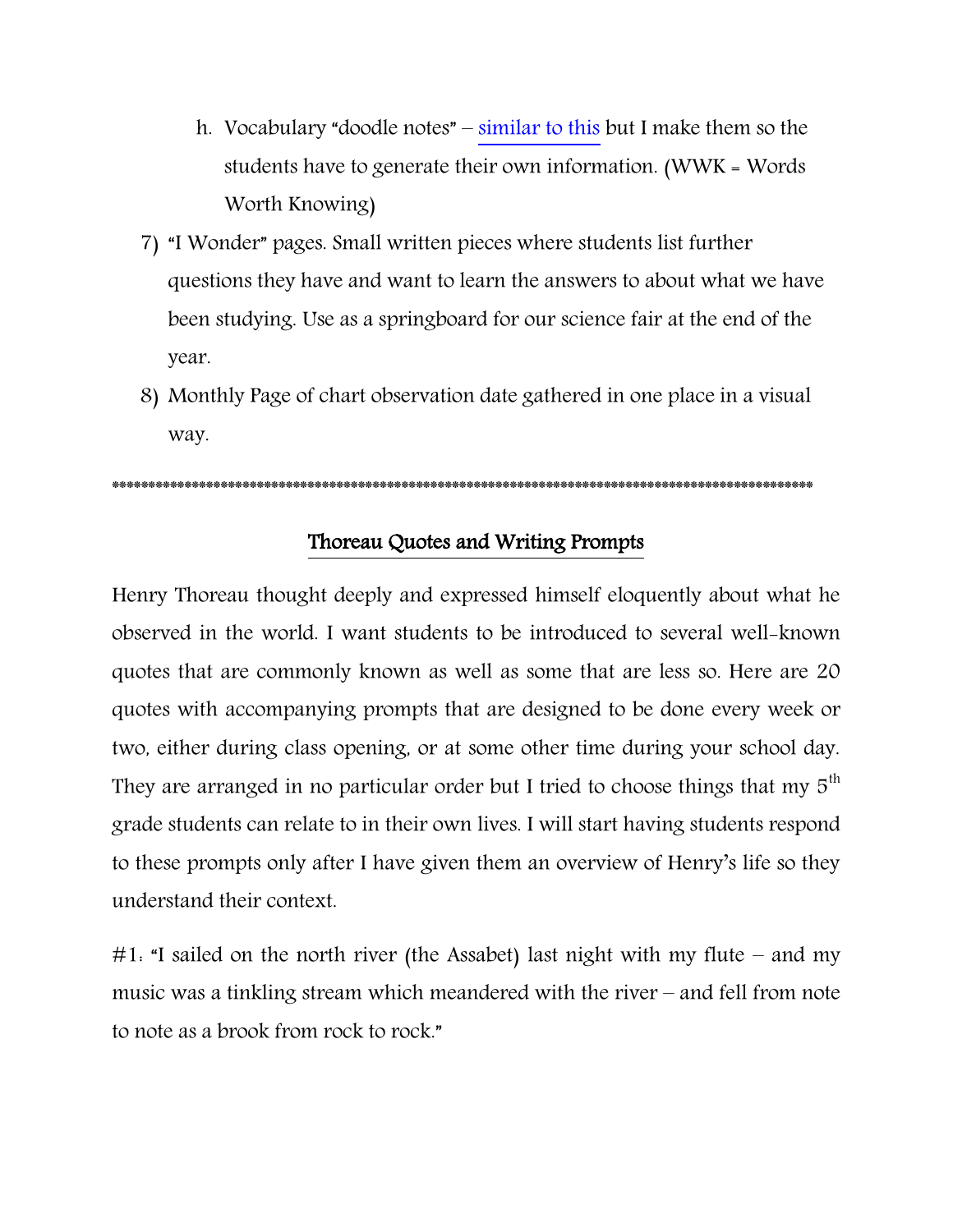- Do you play a musical instrument? How would you describe its sound? Thoreau described the sound of his flute as "a tinkling stream which meandered with the river" and "a brook from rock to rock". Create a 4-5 sentence paragraph about playing your instrument or an instrument you have heard played. Include at least 3 similes that describe how the instrument sounds to you.

#2 – "It is one of the regular pursuits of the spring…I go in search of arrowheads when the proper season comes round again…methinks the last one gives me about the same delight that the first did…It is a stone fruit. Each one yields me a thought."

- Thoreau loved to hunt for Native American arrowheads and collect them. What is something you like to collect? Thoreau said that finding them was just as good as eating his favorite fruit! He said "Each one yields me a thought". What do you think he thought when he found each arrowhead? What do you think about when you find something that you like to collect?

#3 – "I am no more lonely than a single mullein or dandelion in a pasture, or a bean leaf, or sorrel, or a horse-fly, or a humble-bee. I am no more lonely than the Mill Brook,, or the north star, or the south wind, or an April shower, or a January thaw, or the first spider in a new house."

- When Henry moved into his small house on Walden Pond everyone asked if he was lonely. The above quote is what he had to say about that! Do you think that being lonely was a positive thing for him or a negative thing? Have you ever felt lonely? Talk about how you felt and if you feel that being lonely is a positive thing or a negative thing.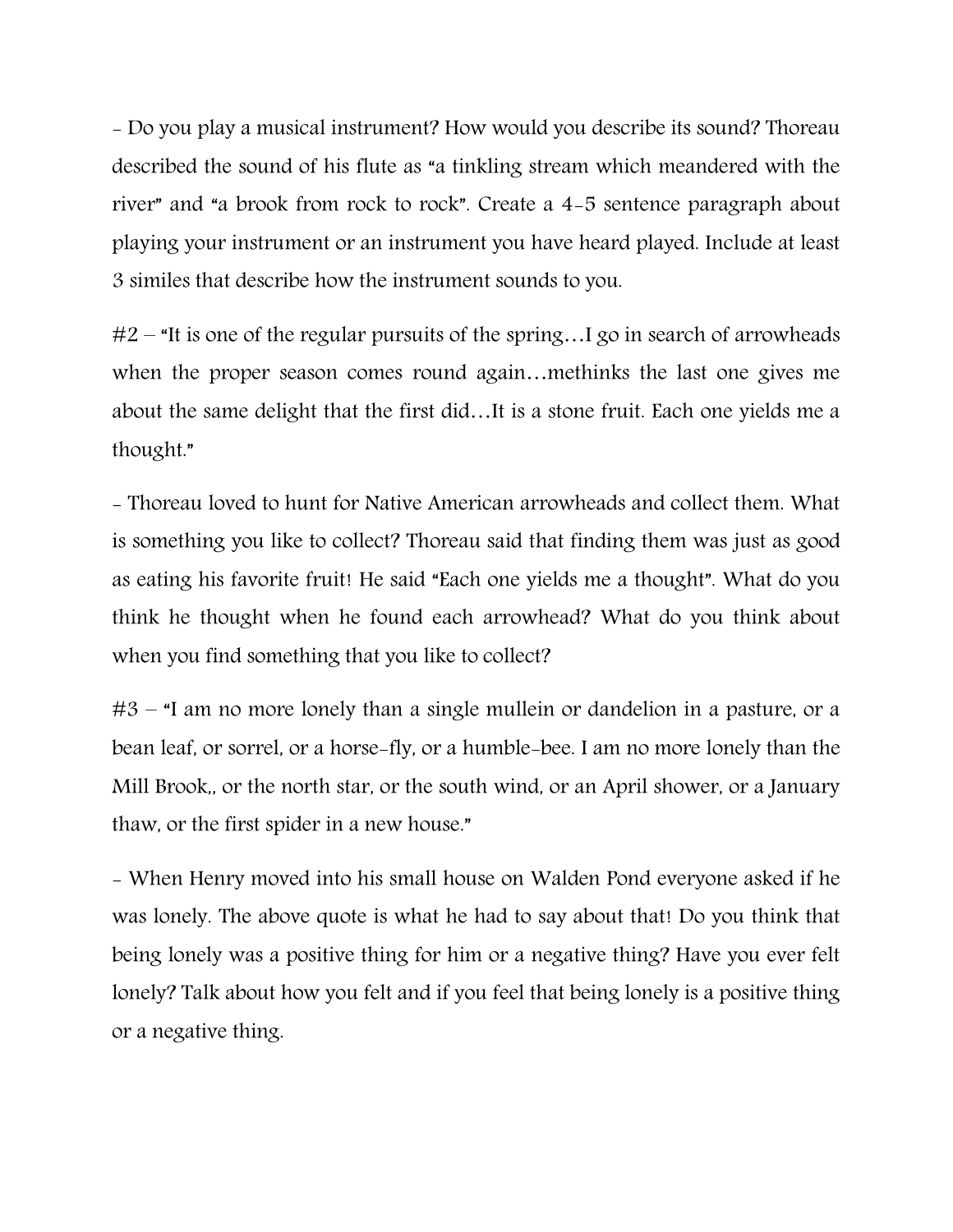#4 – "I went to the woods because I wished to live deliberately, to front only the essential facts of life, and see if I could not learn what it had to teach, and not, when I came to die, discover that I had not lived."

- Hmmm…this is a little hard to read, isn't it? Turn to a neighbor (or maybe two!), read each part of the sentence between the commas, and see if you can decide together what Thoreau means. Once you think you understand, explain what you think he means by this. (Once they have written this give them the second part of the prompt.) What is something that you do in your life that you think helps to make it a good life? Write a few sentences about it and explain why it helps your life be better.

#5 – Thoreau read a book that said this…"An abode without birds is like meat without seasoning." Thoreau thought about this when he moved to his small house on Walden Pond. He wrote, "Such was not my abode, for I found myself suddenly neighbor to the birds; not by having imprisoned one, but having caged myself near them."

- What do you think about this idea? Do you think Thoreau would have kept a pet? Do you think he looked at the birds as pets or not?

#6 – "I find it wholesome to be alone the greater part of the time. To be in company, even with the best, is soon wearisome and dissipating. I love to be alone."

- Would you rather be alone and happy or be around people you don't really like and miserable? Why or why not? Explain your reasoning.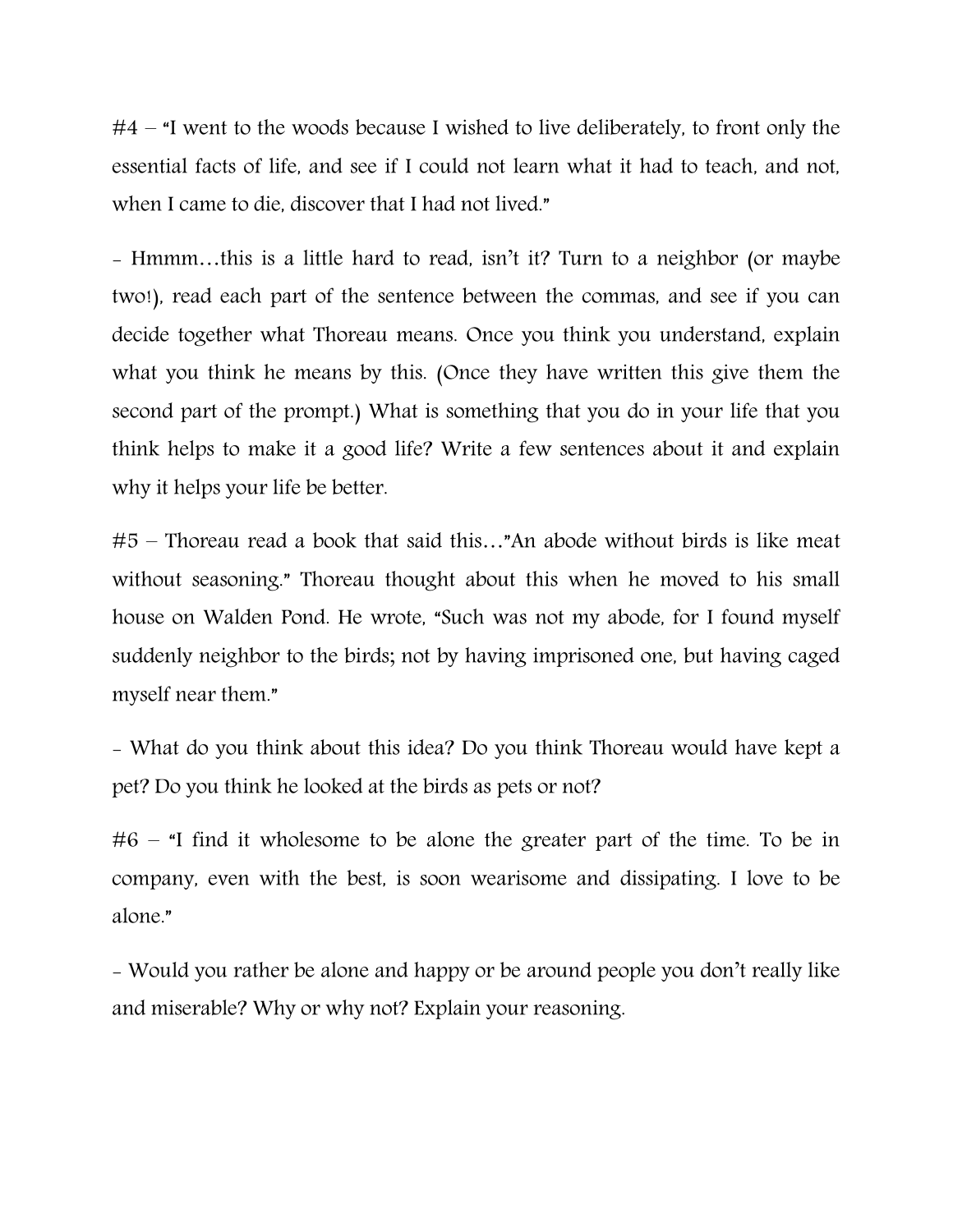#7 – "The language of friendship is not words but meanings."

- What do you think Thoreau meant by this? How can you apply this to your friendships? How would this idea help you to be a better friend?

#8 – "Friends…they cherish one another's hopes. They are kind to one another's dreams."

- Do you know what your friends hope and dream for? What are some of the things you know about the things your friends want for themselves. Tell about them and also explain how you can support your friends in their hopes and dreams.

#9 – "As a single footstep will not make a path on the earth so a single thought will not make a pathway in the mind. To make a deep physical path we walk again and again. To make a deep mental path, we must think over and over the kinds of thoughts we wish to dominate our lives."

- What kinds of thoughts are negative and what kinds of thoughts are positive? What are the thoughts that you can think about that will make your life better?

#10 – "Rather than love, than money, than fame, give me truth."

- Why do you think that truth was more important that the other things he listed? What are the things that are truly important to you? Why?

#11 – "We must learn to reawaken and keep ourselves awake, not by mechanical aid, but by an infinite expectation of the dawn."

- Thoreau didn't think that people needed things to be awake, alive, and happy. He thought that just living and looking forward to each day was enough. Do you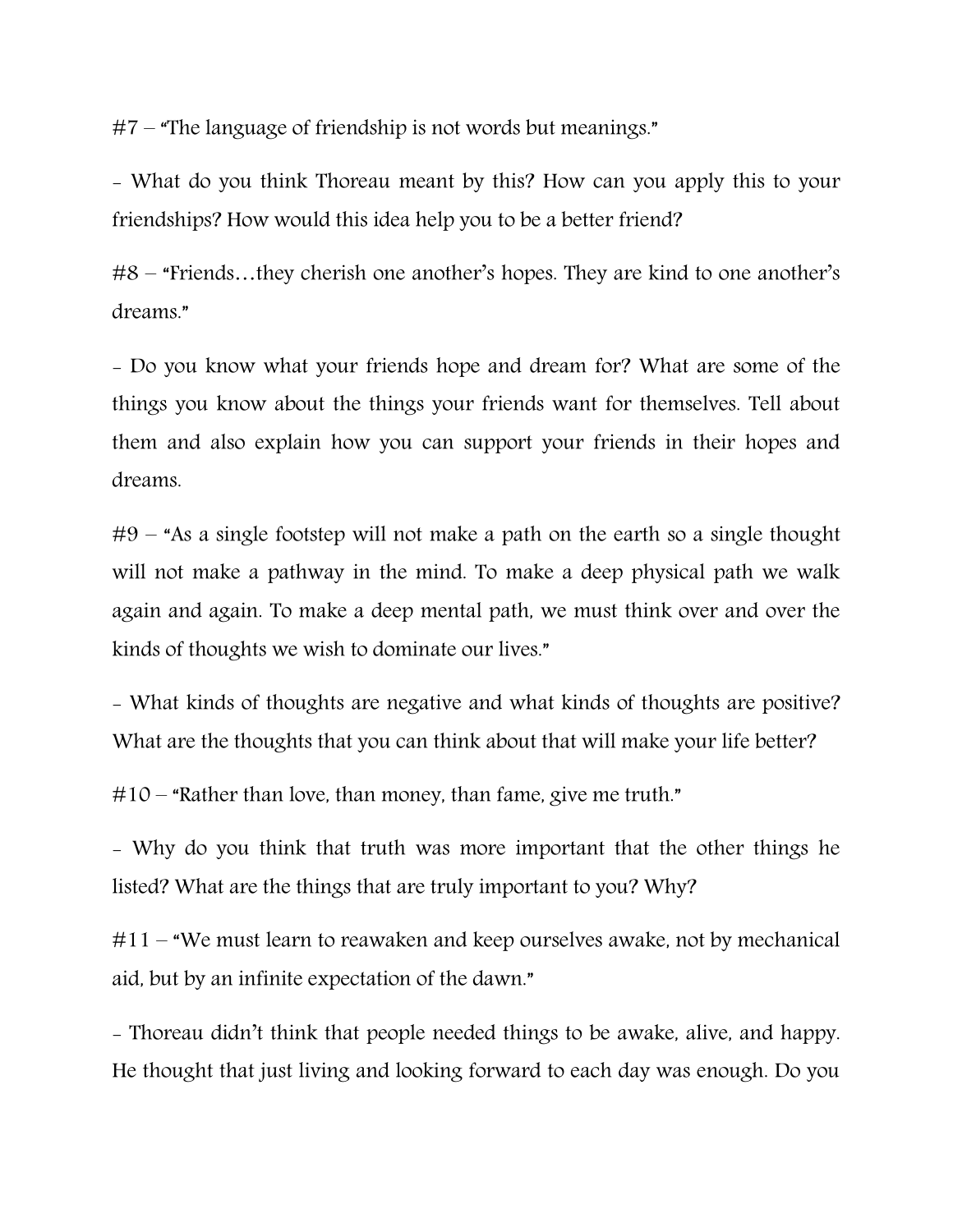agree or disagree? Why? Do you think that having things makes you more happy? Explain.

#12 – "Aim above morality. Be not simply good, be good for something."

- What do you think he meant by this? How can you apply this to how you live your life?

#13 – "Books are the treasured wealth of the world and the fit inheritance of generations and nations."

- Do you agree? Are books the most valuable thing that we can leave to future generations or are there other things you think are more valuable? Explain.

#14 – "I would rather sit on a pumpkin and have it all to myself, than be crowded on a velvet cushion"

- What on earth does he mean by this? Do you think he is right or wrong? Why?

#15 – "The greatest compliment that was ever paid me was when one asked me what I thought, and attended to my answer."

- Some people don't take the time to listen to others. Why is it important to listen to others as well as be listened to?

#16 – "What is the use of a house if you haven't got a tolerable planet to put it on?"

- What is Thoreau talking about? Explain what he means and whether you think he is right or not?

#17 – "I put a piece of paper under my pillow and when I could not sleep, I wrote in the dark."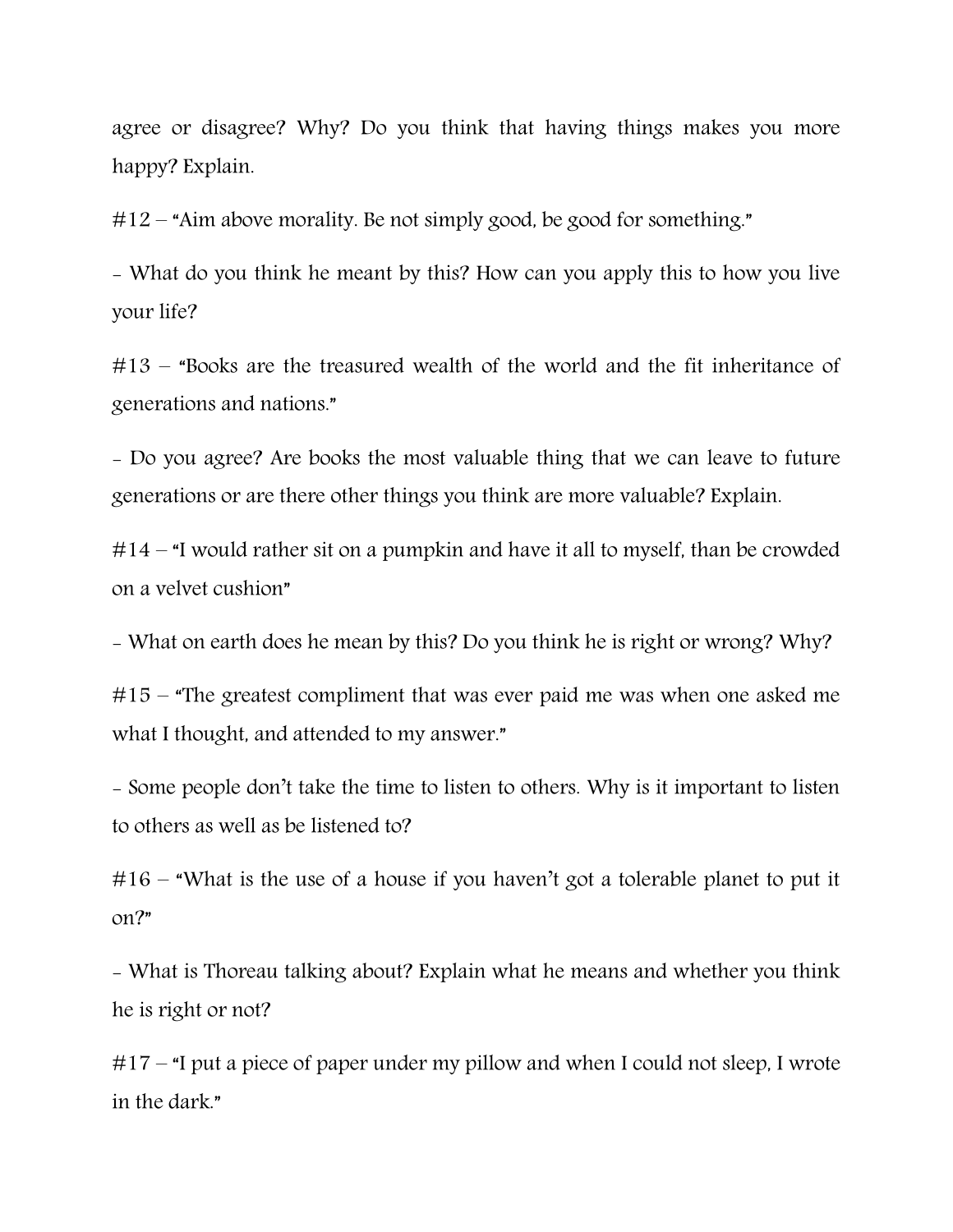- That seems kind of like a silly thing to do! What are some things you do that might seem silly to other people?

#18 – "In the long run, men hit only what they aim at. Therefore they had better aim at something high."

- What is something in your life that you want to aim at? Do you think you are aiming high enough or not? Why?

#19 – "A truly good book teaches me better than to read it. I must soon lay it down and commence living on its hint. What I began by reading, I must finish by acting."

- Is there a book you have read that makes you want to do something new or start doing things in a different way? What was the book and why did it make you want to take some sort of action? Be prepared to explain it to a friend.

#20 – "To have done anything just for money is to have been truly idle."

- Do you think it's OK to do a job just for money even though you may not like it or do you think it's also important to do something good or that brings you pleasure? Explain.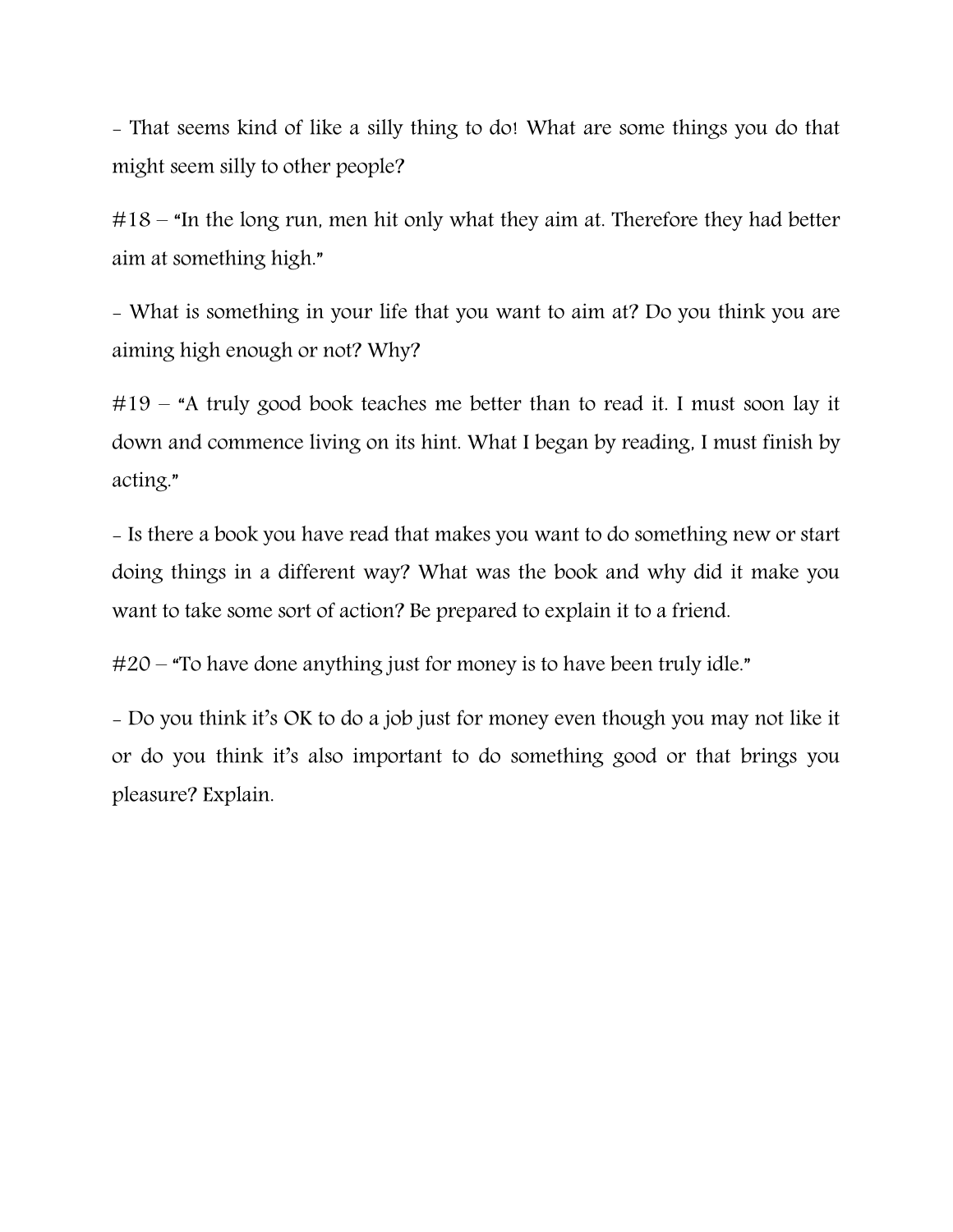1) Do you think this object is old or new? Why?

2) Do you think this object was crafted by an individual person or produced in a factory? Why?

3) What are the materials that this object is made from? How can you tell?

4) Would this have been an expensive or inexpensive object to possess? Why do you think so?

5) Do you think this object was used a lot or not that much? Why?